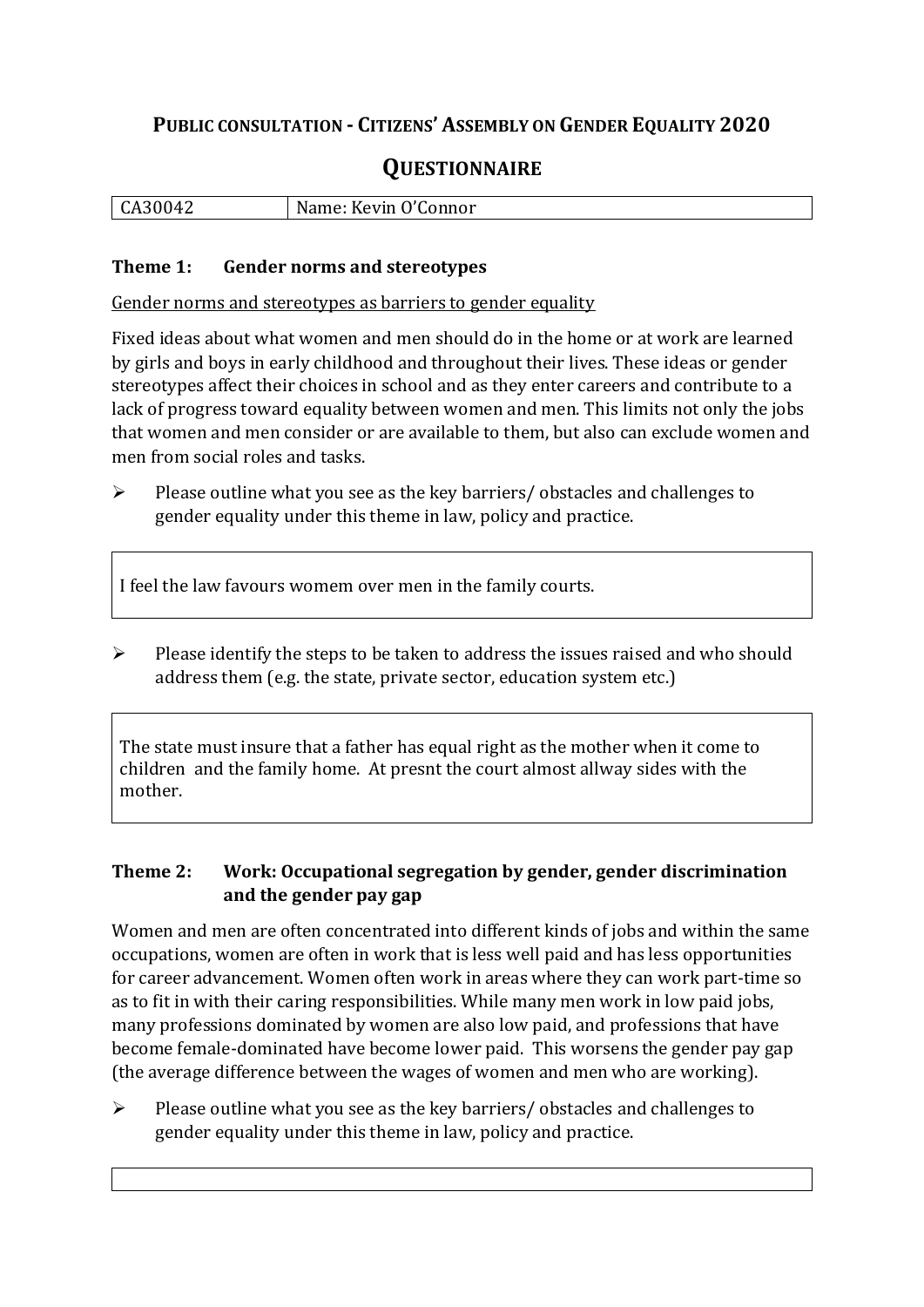Why is this theam focused on inequality towards women ??

➢ Please identify the steps to be taken to address the issues raised and who should address them (e.g. the state, private sector, education system etc.)

The change that Mary mitchell o connor made that certain jobs should only be advertised for female only must be removed as it is both gender discrimination and inequality toward men. If not removed it should be bought to the ECJ.

## **Theme 3. Care, paid and unpaid, as a social and family responsibility**

Care -- the social responsibility of care and women and men's co responsibility for care, especially within the family

Women remain disproportionately responsible for unpaid care and often work in poorly paid care work. For working parents or [lone parents,](https://aran.library.nuigalway.ie/bitstream/handle/10379/6044/Millar_and_Crosse_Activation_Report.pdf?sequence=1&isAllowed=y) balancing paid work with parenting and or caring for older and dependent adults presents significant challenges. Women are [most disadvantaged by these challenges,](https://eige.europa.eu/gender-equality-index/game/IE/W) yet men also suffer from lack of opportunities to share parenting and caring roles. Despite recent legislation and policy initiatives to support early years parental care, [inequalities in the distribution of unpaid](https://www.ihrec.ie/app/uploads/2019/07/Caring-and-Unpaid-Work-in-Ireland_Final.pdf)  [care](https://www.ihrec.ie/app/uploads/2019/07/Caring-and-Unpaid-Work-in-Ireland_Final.pdf) continue between women and men. The cost of childcare has been identified as a particular barrier to work for women alongside responsibilities of caring for older relatives and dependent adults.

➢ Please outline what you see as the key barriers/ obstacles and challenges to gender equality under this them in law, policy and practice.

One again this is biased towards females. As a father of 3 kids i do a much in the home as there mother. Fathers should get same maternity leave as mums

➢ Please identify the steps to be taken to address the issues raised and who should address theme (e.g. the state, private sector, education system etc.)

Give both parents equal leave when their child is born. Education in this area also

#### **Theme 4: Women's access to, and representation in, public life and decision making**

Ensure women's participation and representation in decision-making and leadership in the workplace, political and public life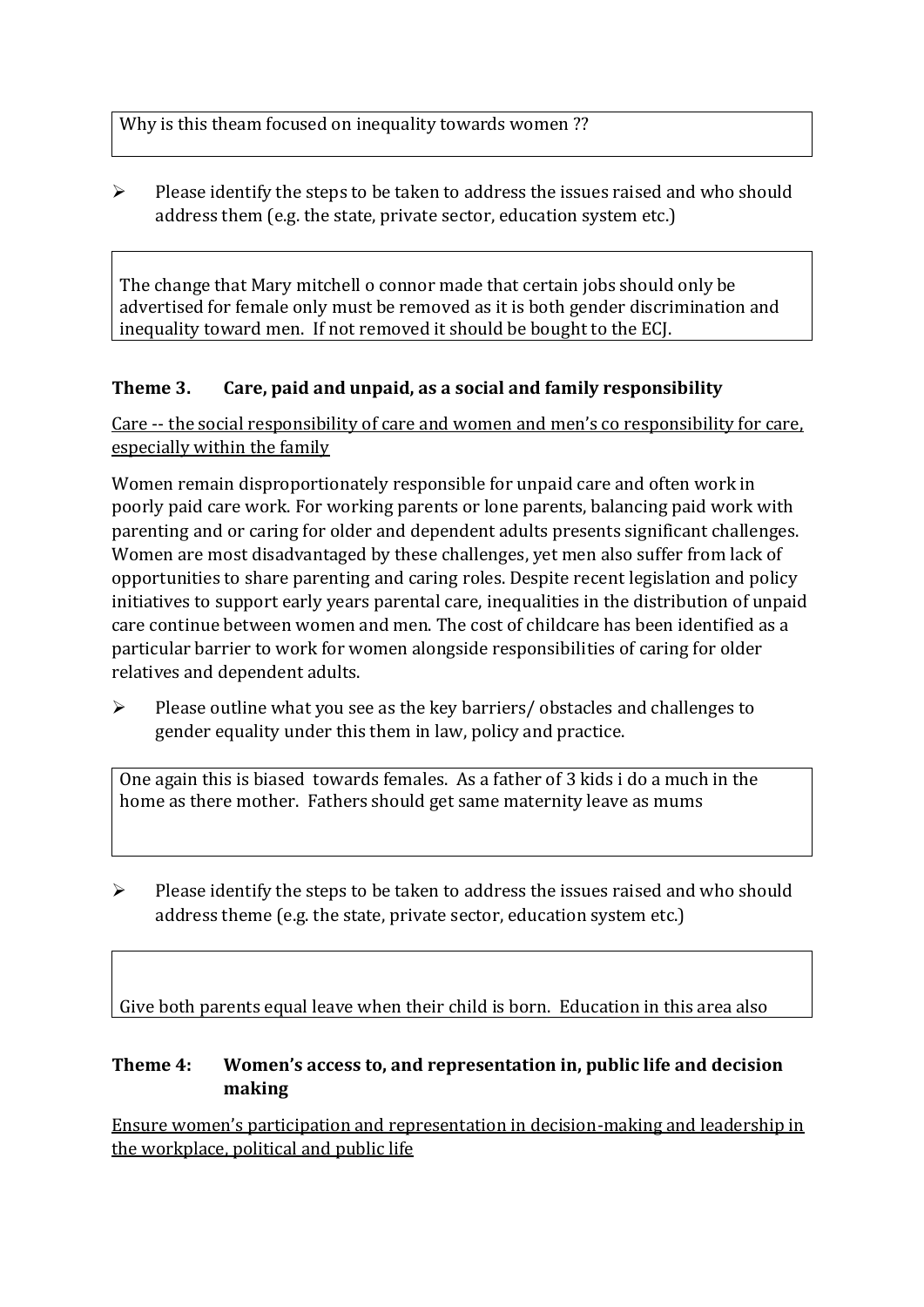Women are systematically underrepresented in leadership in [economic](https://eige.europa.eu/gender-equality-index/2019/compare-countries/power/2/bar) and [political](https://eige.europa.eu/gender-equality-index/2019/compare-countries/power/1/bar)  [decision-](https://eige.europa.eu/gender-equality-index/2019/compare-countries/power/1/bar)making. Despite the introduction of a candidate gender quota (through the system of party funding) for national political office, and [initiatives](https://betterbalance.ie/) to support women's access to corporate decision-making roles, men continue to dominate leadership positions. There are also issues to be considered around how media represents women and men.

➢ Please outline what you see as the key barriers/ obstacles and challenges to gender equality under this theme in law, policy and practice.

No barriers Women showed no interest in recent election to vote for female candidates

 $\triangleright$  Please identify the steps to be taken to address the issues raised and who should address them (e.g. the state, private sector, education system etc.)

Education

### **5. Where does gender inequality impact most?**

To conclude we would be interested in your response to the following question: In which area do you think gender inequality matters most?

Please rank the following in order of importance, 1 being the most important:

|                                                                       | Paid work                | 3 |  |
|-----------------------------------------------------------------------|--------------------------|---|--|
| $\bullet$                                                             | Home & family life       | 7 |  |
| $\bullet$                                                             | Education                | 5 |  |
| $\bullet$                                                             | Politics and public life | 4 |  |
| $\bullet$                                                             | Media                    | 2 |  |
| $\bullet$                                                             | Caring for others        | 6 |  |
| $\bullet$                                                             | Other - please elaborate | 1 |  |
| Men not being seen as equal in the family home due to lawa and courts |                          |   |  |

➢ Please outline the reasons for your answer below: